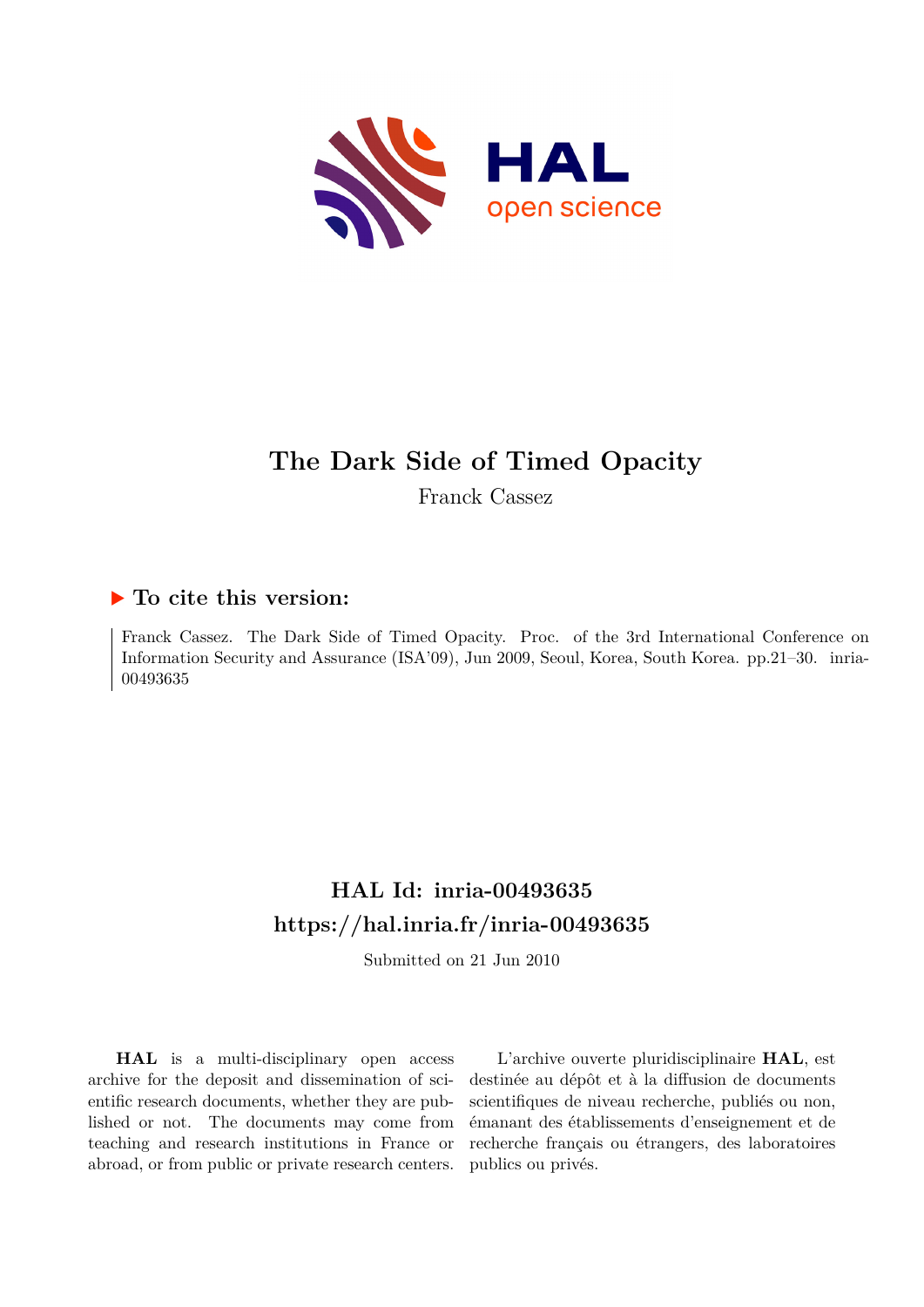### The Dark Side of Timed Opacity

Franck Cassez<sup>\*</sup>

National ICT Australia & CNRS The University of New South Wales Sydney, Australia franck.cassez@cnrs.irccyn.fr Franck.Cassez@nicta.com.au http://www.irccyn.fr/franck

Abstract. In this paper we extend the notion of opacity, defined for discrete-event systems, to dense-time systems. We define the timed opacity problem for timed automata and study its algorithmic status. We show that for the very restrictive class of Event Recording Timed Automata, the opacity problem is already undecidable leaving no hope for an algorithmic solution to the opacity problem in dense-time.

#### 1 Introduction

Security issues have become increasingly important in the last decade with the development of the Internet. Various notions and theories have emerged to model, design and check that a given system is secure. These theories provide sound foundations for the analysis of security policies. For instance, many security policies like access control, channel-control can be formulated within the framework of transitive or intransitive non-interference (see [1] for an excellent introduction to the subject).

**Opacity.** Non-interference cannot capture every type of security policies. Thus extension and generalization have been proposed to address relevant practical problems. Opacity was introduced in [2,3] to model leaks of information from a system to an attacker. The framework of opacity is the following: a (model of the) system A is given which generates sequences of actions over an alphabet  $\Sigma$ . A secret S is a subset of the sequences of actions generated by A. An attacker can only see the generated sequences through an interface which prevents the observation of some of the events: he has only a partial knowledge of the events generated by A and sees the projection of a sequence over an alphabet  $\Sigma_o \subseteq \Sigma$ . The secret S is opaque w.r.t. A and  $\Sigma_o$ , if for every observation w the attacker can make, he can never infer that this observation was produced by a secret sequence in S.

Assume the system A can generate the sequences of events  $\{ab, cb\}$  and the attacker can only see  $\Sigma_o = \{b\}$ . Let  $S = \{ab\}$  be the secret. Then S is opaque

<sup>⋆</sup> Author supported by a Marie Curie International Outgoing Fellowship within the 7th European Community Framework Programme.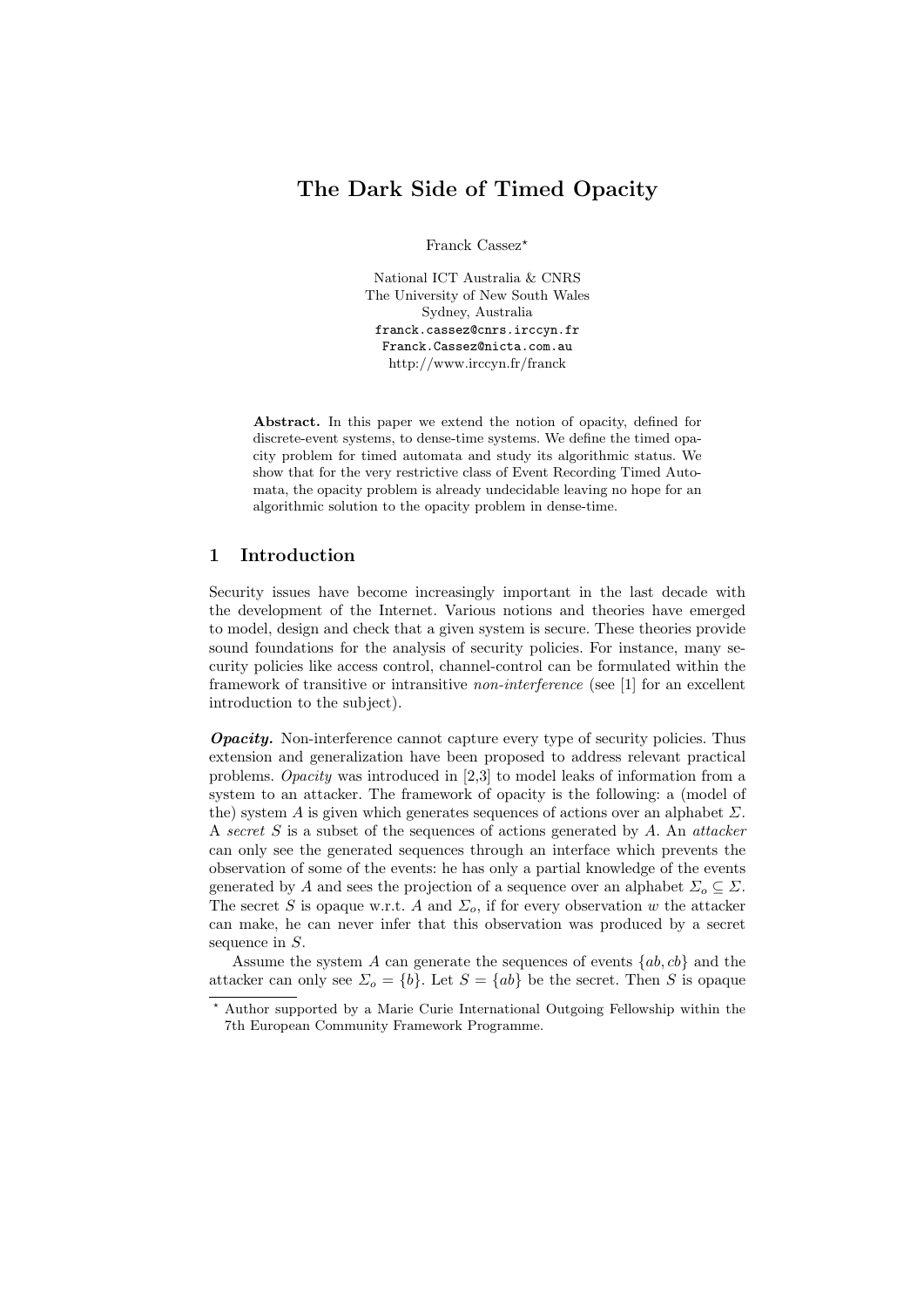w.r.t. A and  $\Sigma_o$ . Indeed the only observation the attacker can make is the sequence "b", but then, he cannot know whether this observation is the projection of ab or cb and thus cannot know the secret.

The opacity problem consists in checking whether a secret is opaque for a model of a system. Anonymity and non-interference can be reduced to opacity using a proper encoding  $[2]$ . If the system A is given by a finite transition system over an alphabet  $\Sigma$ , the secret S is a regular language included in  $\Sigma^*$ and the observation of an attacker is defined by a projection over  $\Sigma_o \subseteq \Sigma$ , the opacity



Fig. 1. The Automaton  $A$ 

problem can decided [2]. The previous introductory example can be modeled by the finite automaton  $A$  of Figure 1.

Taking Time into Account. In the above mentioned framework, the attacker can only observe sequences of events but not the point in time at which they occur. But time could be an important information for an attacker. Indeed, assume the system generates  $\{ab, cb\}$  as before, but when it generates ab, then "b" occurs at (global) time 1, and when it generates cb then "b" occurs at (global) time 2 (for instance, the system is slower when doing the " $c$ " action than doing the "b"). Using this timing information, and yet observing only "b", an attacker can know whether an " $a$ " or a " $c$ " has occurred: if " $b$ " occurs at time 1, the system generated ab, otherwise if "b" occurs at time 2, it generated cb. If the secret is ab as before, then it is no more opaque for an attacker who has a clock.

Taking into account the ability of the attacker to measure time gives a more accurate and realistic model of the system. Whether it is dense-time of discretetime is important as it has been shown that the expressiveness of dense-time models (timed automata) is strictly larger than discrete-time ones [4]. In this paper we use timed automata [4] to model dense-time systems and study the opacity problem in this setting.

**Related Work.** Formalizing security policies is an important issue and has been investigated a lot in the recent years. In these frameworks, a finite or discrete state model of the system is known, and the security policy is specified as a property of this model: see [1,5] for non-interference and [2,3] for opacity.

Taking into account timing aspects in the model has been investigated for (strong non-deterministic) non-interference (SNNI) in [6,7] where it is shown that checking SNNI is decidable for deterministic timed automata. To our knowledge, the opacity problem for timed systems has not been studied and this is the contribution of this paper.

We show that, although it is important to take into account in the model of the system the capability of an attacker to measure time, the problem of checking whether such a model is opaque is undecidable for a very restricted class of timed systems (Event Recording Automata). This leaves no hope for an algorithmic solution to this problem.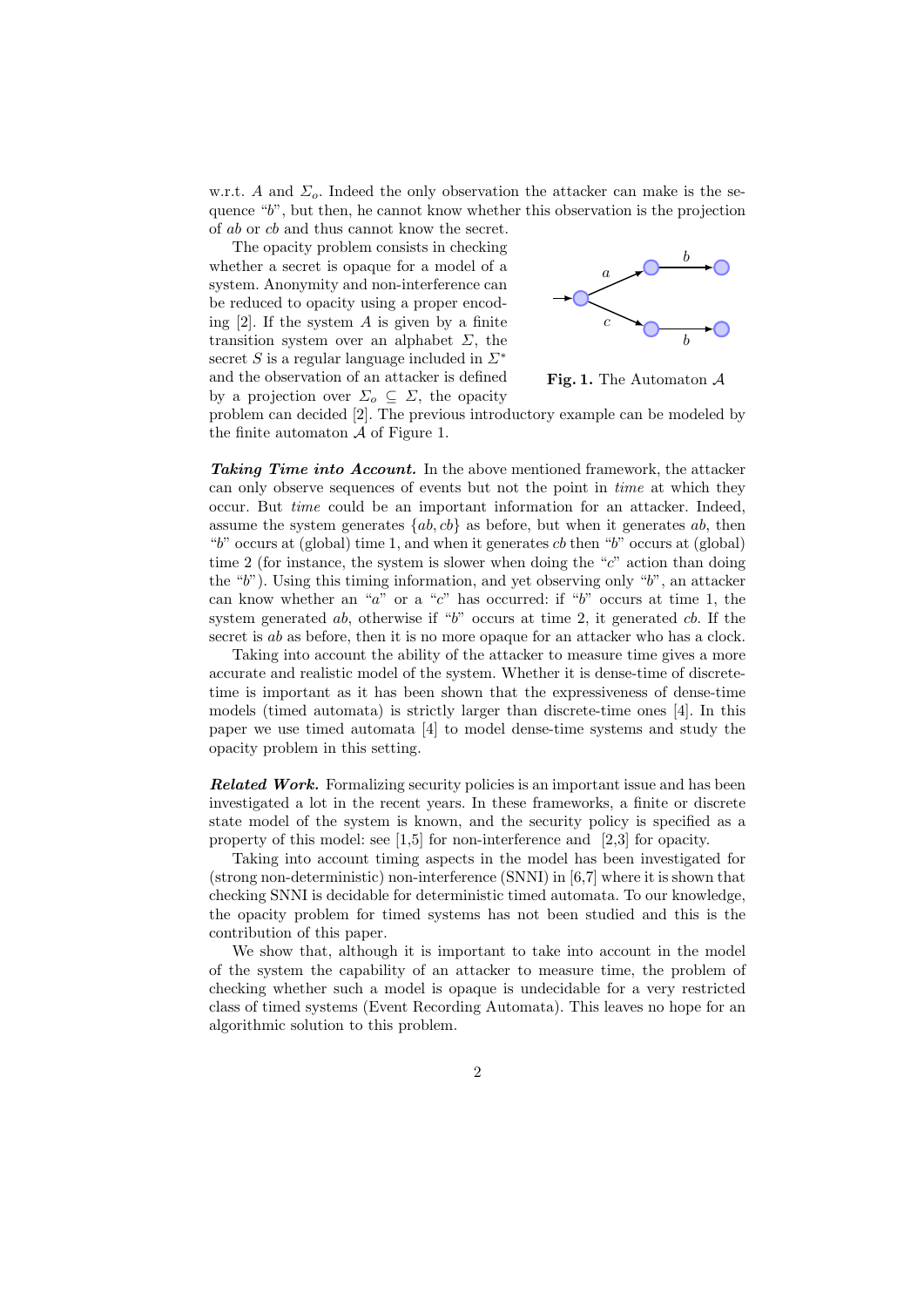**Organisation of the Paper.** Section 2 recalls the basics of timed languages and timed automata. Section 3 contains a formal definition of the opacity problem for dense-time systems. Section 4 is the main part of the paper and we prove that opacity is undecidable for timed automata. Finally, Section 5 gives a summary of the contribution of the paper.

#### 2 Preliminaries

#### 2.1 Notations

In the sequel  $\Sigma$  is a finite alphabet. We let  $\tau$  be the *unobservable* action, and let  $\Sigma_{\tau} = \Sigma \cup \{\tau\}$ . R is the set of real numbers and  $\mathbb{R}_{\geq 0}$  is the set of nonnegative reals numbers. N the set of natural numbers, Z the set of integers and  $\mathbb{B} = \{ \text{TRUE}, \text{FALSE} \}$  is the set of boolean values.

Let X be a finite set of *clocks*. We let  $\mathcal{C}(X)$  be the set of *convex constraints* on X, i.e., the set of conjunctions of constraints of the form  $x \bowtie c$  with  $c \in \mathbb{Z}$  and  $\bowtie \in \{\leq, <, =, >, \geq\}$ . A clock valuation is a mapping  $v : X \to \mathbb{R}_{\geq 0}$ . We let  $\mathbb{R}^X_{\geq 0}$ be the set of clock valuations over X. We let  $\mathbf{0}_X$  be the zero valuation where all the clocks in X are set to 0 (we use  $\bf{0}$  when X is clear from the context). Given  $\delta \in \mathbb{R}$ , we let  $v + \delta$  denote the valuation  $(v + \delta)(x) = v(x) + \delta$ . Given a constraint  $q \in \mathcal{C}(X)$  and a valuation v, we write  $v \models q$  if q is satisfied by the valuation v. Given a set  $R \subseteq X$  and a valuation v of the clocks in X,  $v[R]$  is the valuation  $v[R](x) = v(x)$  if  $x \notin R$  and  $v[R](x) = 0$  otherwise.

The set of finite words over an alphabet  $\Sigma$  is  $\Sigma^*$  which contains the empty word  $\varepsilon$ . If  $w = a_1 \cdots a_n$ ,  $|w| = n$  is the length of w, and we write  $w[i], 1 \le i \le |w|$ to denote the *i*<sup>th</sup> letter  $a_i$  of w. A *language* L is any subset of  $\Sigma^*$ . A finite *timed* word over  $\Sigma$  is a word in  $(\Sigma \times \mathbb{R}_{\geq 0})^*$  i.e., over the (infinite) alphabet  $\Sigma \times \mathbb{R}_{\geq 0}$ . Thus a timed word is a pair  $w = (\sigma, t)$  with  $\sigma \in \Sigma^*$ ,  $t \in \mathbb{R}_{\geq 0}^*$  with  $|\sigma| = |t|$  and with the convention that event  $\sigma[i]$  occurs at global time  $t[i]$ . Hence we require the  $t[i]$ 's to form an *increasing sequence*.

 $TW^*(\Sigma)$  is the set of finite timed words over  $\Sigma$  and again  $\varepsilon$  is the empty timed word. A timed language is any subset of  $TW^*(\Sigma)$ . Given a timed language K, we let  $\text{Int}(K) = \{\sigma \in \Sigma^* \mid \exists t \in (\mathbb{R}_{\geq 0})^* : (\sigma, t) \in K\}.$  Given  $\Sigma' \subseteq \Sigma$ , the projection of  $(\sigma_1, t_1)(\sigma_2, t_2)\cdots(\sigma_n, t_n)$  is the timed word that comprises of the letters  $\sigma_i \in \Sigma'$ . For example  $\pi_{\{a,b\}}((a,1)(c,2.34)(\tau,2.986)(b,3.146)(c,4.16))$  is  $(a, 1)(b, 3.146)$ .  $\pi_{\Sigma'}(K) = {\pi_{\Sigma'}(w) \mid w \in K}$ . Let  $K \subseteq (\Sigma')^*$ . The *inverse* projection  $\pi_{\Sigma}^{-1}(K)$  is defined by:  $\pi_{\Sigma}^{-1}(K) = \{w \in TW^*(\Sigma) \mid \pi_{\Sigma'}(w) \in K\}.$ 

#### 2.2 Timed Automata

Timed Automata (TA) were introduced in [8] to model real-time systems using dense-time. The fundamental results about timed automata can be found in [4].

**Definition 1 (Timed Automaton).** A Timed Automaton A is a tuple  $(L, l_0, l_0)$  $X, \Sigma_{\tau}, E, F$ ) where: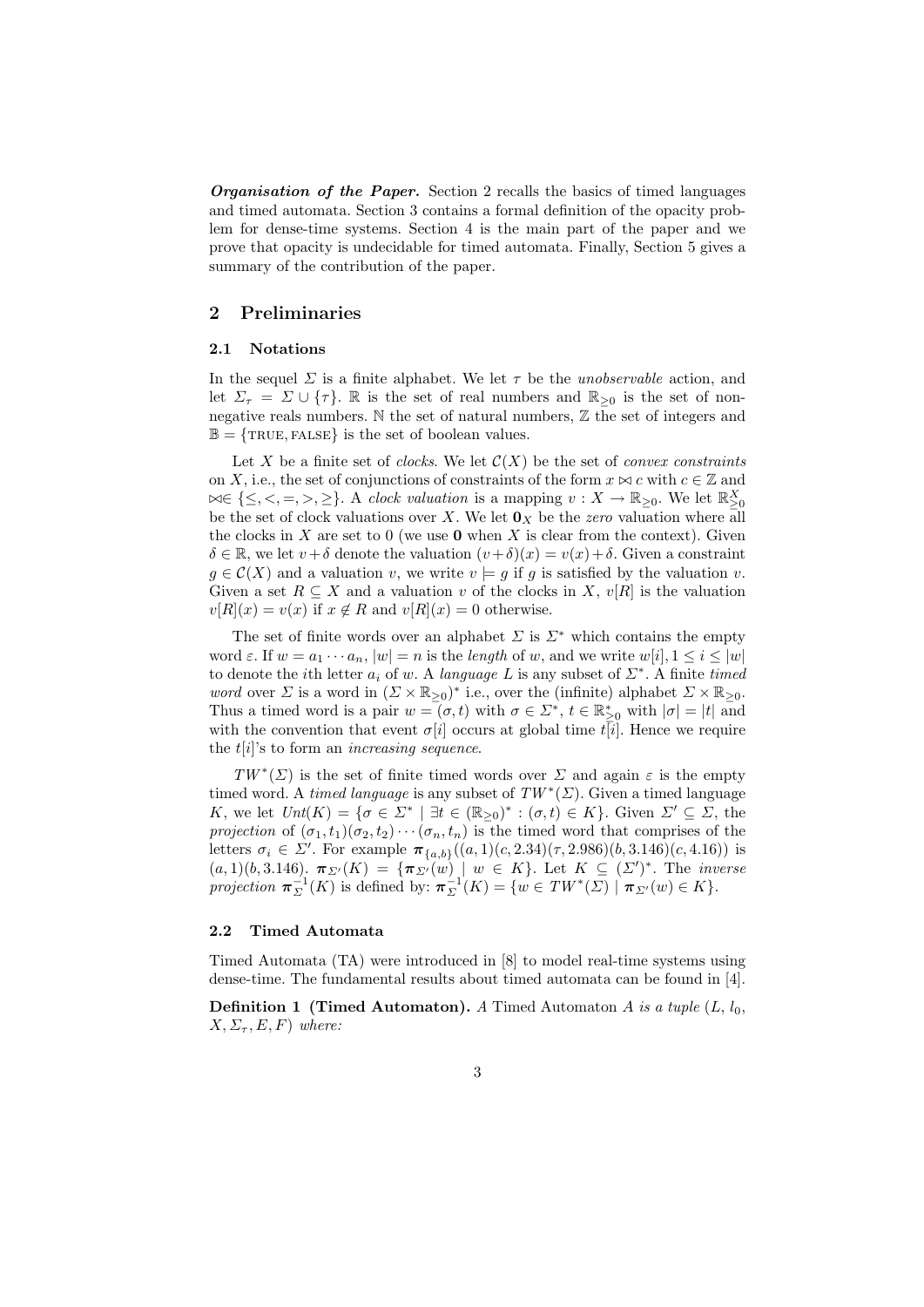- $L$  is a finite set of locations;
- $l_0$  *is the* initial location;
- $X$  is a finite set of clocks;
- $\sum$  is a finite set of actions;
- $E \subseteq L \times C(X) \times \Sigma_{\tau} \times 2^X \times L$  is a finite set of edges; in an edge  $(\ell, g, a, r, \ell')$ ,  $g$  is the guard, and  $r$  the reset set;
- $F \subseteq L$  is the set of final locations.

A state of A is a pair  $(\ell, v) \in L \times \mathbb{R}_{\geq 0}^X$ . A run  $\varrho$  of A from  $(\ell_0, v_0)$  is a sequence of the form:

$$
\varrho = (\ell_0, v_0) \xrightarrow{\delta_0} (\ell_0, v_0 + \delta_0) \xrightarrow{a_0} (\ell_1, v_1) \cdots \cdots \xrightarrow{a_{n-1}} (\ell_n, v_n) \xrightarrow{\delta_n} (\ell_n, v_n + \delta_n)
$$

s.t. for every  $i \geq 0$  there is some edge  $(\ell_i, g_i, a_i, r_i, \ell_{i+1}) \in E$  and: (i)  $v_i + \delta_i \models$  $g_i$ ,  $(ii)$   $v_{i+1} = (v_i + \delta_i)[r_i]$ . The set of finite runs from  $s = (\ell, v)$  is denoted  $Runs(s, A)$  and we let  $Runs(A) = Runs((l_0, 0), A)$ . We let  $last(\varrho) = (\ell_n, v_n + \delta_n)$ . The trace,  $tr(\varrho)$ , of the finite run  $\varrho$  is the timed word  $(\sigma_1, t_1)(\sigma_2, t_2)\cdots(\sigma_n, t_n)$ with  $\sigma_i = a_{i-1}, 1 \leq i \leq n$  and  $t_i = \sum_{k=0}^{i-1} \delta_k, 1 \leq i \leq n$ . For  $V \subseteq \text{Runs}(A)$ , we let  $Tr(V) = \{ tr(\varrho) \mid \varrho \in V \}$ , which is the set of traces of the runs in V. Let  $Tr(A) = Tr(Runs(A))$  be the set of traces *generated* by A (note that this language is prefix-closed).

A finite timed word  $w$  is accepted by  $A$  if it is the trace of a run  $\varrho$  of  $A$  that ends in an F-location i.e.,  $last(\varrho) \in F \times \mathbb{R}_{\geq 0}^X$ .  $\mathcal{L}(A)$  is the set of traces of finite timed words accepted by A.

#### Example 1.

The automaton  $\beta$  of Figure 2 is a simple timed automaton with one clock  $x$ . It indicates that an "a" or a "c" can occur at time 0 and be followed either by a "b" at time 1 or a "b" at time 2. In this example we do not use strict constraints like  $1 < x < 2$ . Thus automaton  $\beta$  can generate the following runs:



Fig. 2. The Automaton  $\beta$ 

$$
(0, x = 0) \xrightarrow{a} (1, x = 0) \xrightarrow{1} (1, x = 1) \xrightarrow{b} (2, x = 1) \xrightarrow{\delta} (2, x = 1 + \delta)
$$

or

$$
(0, x = 0) \xrightarrow{c} (3, x = 0) \xrightarrow{2} (3, x = 2) \xrightarrow{b} (4, x = 2) \xrightarrow{\delta} (4, x = 2 + \delta)
$$

with  $\delta \geq 0$ . The set of timed words generated by automaton  $\beta$  consists of two timed words and  $\mathcal{L}(\mathcal{B}) = Tr(\mathcal{B}) = \{(a, 0)(b, 1), (c, 0)(b, 2)\}.$ 

A  $\tau$ -edge in a timed automaton is an edge  $(\ell, g, a, r, \ell')$  with  $a = \tau$ . A timed automaton  $(L, l_0, X, \Sigma_\tau, E, F)$  is *deterministic* if: *(i)* it does not contain any  $\tau$ edge and (ii) whenever two edges  $(\ell, g_1, a, r_1, \ell_1)$  and  $(\ell, g_1, a, r_2, \ell_2)$  are in E, then  $g_1 \wedge g_2$  is equivalent to FALSE. A is an *Event Recording Automaton* if: it is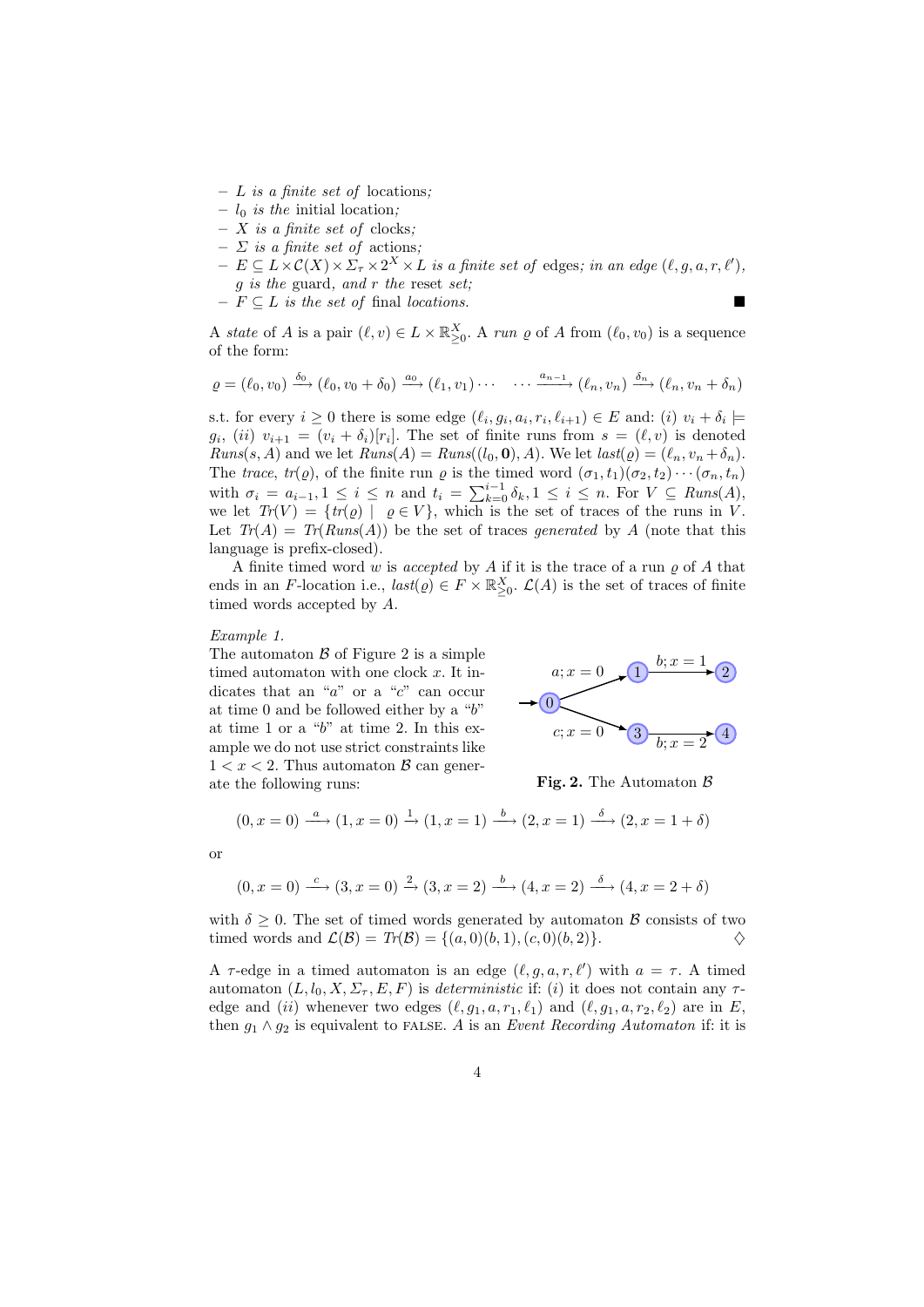deterministic<sup>1</sup> and (iii) each clock  $x_a \in X$  is paired with an event  $a \in \Sigma$ , and (*iv*) if  $(\ell, g, a, r, \ell') \in E$ , then  $r = \{x_a\}$ .

We use the following classes of TA in the sequel:

- the most general class [9] of TA with  $\tau$ -edges given by Definition 1 is denoted  $\tau$ NTA·
- $-$  NTA is the sub-class of  $\tau$ NTA which consists of non-deterministic TA with no  $\tau$ -edges;
- DTA is the sub-class of NTA which consists of deterministic TA;
- ERA is the sub-class of DTA which consists of Event Recording Automata (ERA, see [10]); ERA are TA where each clock is associated with an event and when this event occurs the corresponding clock is reset.

These classes of TA can be ordered according to the class of timed languages they accept. A class  $C$  is more expressive than  $C'$  if every timed language accepted by a TA of  $C'$  can be accepted by a TA of C. This defines a pre-order  $C' \sqsubseteq C$ (reads " $C$  is more expressive than  $C$ ") on classes of TA. The expressive power of the different classes is strictly increasing in the following order (see [10,9]):

$$
ERA \subset DTA \subset NTA \subset \tau NTA \tag{1}
$$

One of the key result in the seminal paper of Alur and Dill [4] is that the universality problem for NTA, i.e., checking whether a NTA A accepts all timed words, is undecidable (notice that it is decidable for DTA [4]).

#### 2.3 Product of Timed Automata

In the sequel we need to use the *product* of two TA to reduce the opacity problem to the L-opacity problem (section 4.2).

**Definition 2 (Product of TA).** Let  $A_i = (L_i, l_0^i, X_i, \Sigma_\tau^i, E_i, F_i), i \in \{1, 2\},\$ be two TA such that  $X_1 \cap X_2 = \emptyset$ . The product of  $A_1$  and  $A_2$  is the timed automaton  $A_1 \times A_2 = (L, l_0, X, \Sigma_\tau, E, F)$  given by:

 $-L = L_1 \times L_2$ ,  $-l_0=(l_0^1, l_0^2),$  $- \Sigma = \Sigma^1 \cup \Sigma^2$ , –  $X = X_1 ∪ X_2,$  $- E \subseteq L \times C(X) \times \Sigma \times 2^X \times L$  and  $((\ell_1, \ell_2), g_{1,2}, \sigma, r, (\ell'_1, \ell'_2)) \in E$  if: • either  $\sigma \in \Sigma_1 \cap \Sigma_2$ , and (i)  $(\ell_k, g_k, \sigma, r_k, \ell'_k) \in E_k$  for  $k = 1$  and  $k = 2$ ; (ii)  $g_{1,2} = g_1 \wedge g_2$  and (iii)  $r = r_1 \cup r_2$ ; • or for  $k = 1$  or  $k = 2$ ,  $\sigma \in (\Sigma_k \setminus \Sigma_{3-k}) \cup \{\tau\}$ , and (i)  $(\ell_k, g_k, \sigma, r_k, \ell'_k) \in$  $E_k$ ; (ii)  $g_{1,2} = g_k$  et (iii)  $r = r_k$ ;  $-F = F_1 \times F_2$ .

<sup>&</sup>lt;sup>1</sup> In their original paper [10], Alur *et al.* do not require that ERA be deterministic. Considering deterministic ERA is not a restriction since (non-deterministic ERA) are determinizable [10].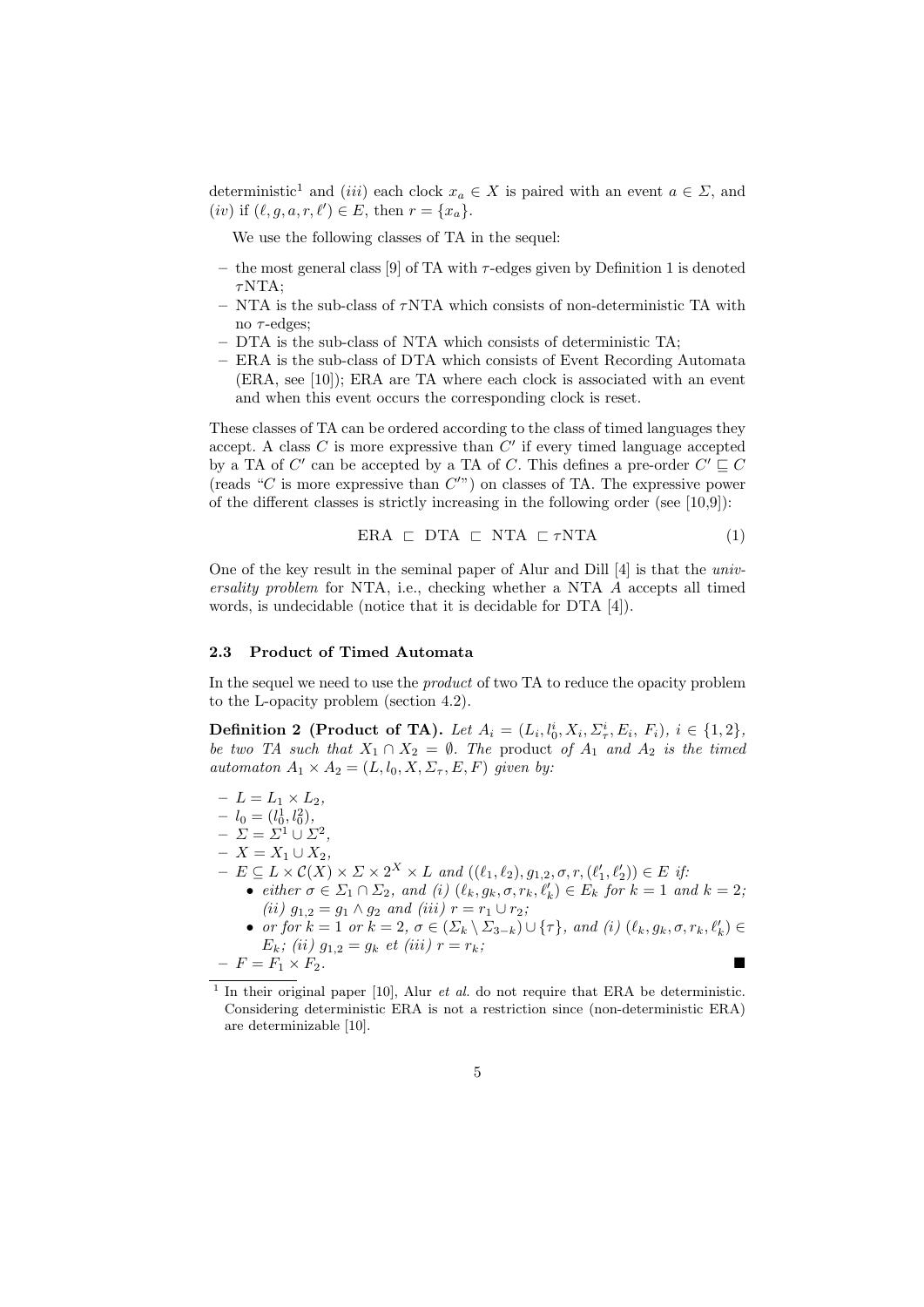$A_1$  and  $A_2$  have no clocks in common, ans it is a well-known fact that:

Lemma 1.  $\mathcal{L}(A_1 \times A_2) = \mathcal{L}(A_1) \cap \mathcal{L}(A_2)$ .

Thus given two automata  $A_1$  and  $A_2$  that have no clocks in common, it is possible to construct the product  $A_1 \times A_2$  which accepts exactly the intersection of the two timed languages  $\mathcal{L}(A_1) \cap \mathcal{L}(A_2)$ .

#### 3 Timed Opacity

In this section we give a formal definition of opacity for timed automata along with a small example.

Assume we are given a timed automaton  $(L, l_0, X, \Sigma_\tau, E, F)$  and a secret  $S \subseteq TW^*(\Sigma)$ . Let  $\Sigma_o \subseteq \Sigma$  be a set of *observable* events. Opacity is a property which ensures that, if the system generates a timed word  $w$ , and an external observer, the *attacker*, can only see  $\pi_{\Sigma_o}(w)$ , he can never infer whether the original timed word w generated by A is in S or not. Let  $\pi$  be the projection over  $\Sigma_o$ .

Two words  $w, w' \in TW^*(\Sigma)$  are  $\pi$ -equivalent, denoted  $w \equiv w'$  if  $\pi(w) =$  $\pi(w')$ . Given  $w \in \pi(Tr(A)),$  we let  $[w]$  be the set of timed words of A the projection of which is w. Thus  $[w] = \pi^{-1}(w) \cap Tr(A)$  i.e.,  $[w]$  is the set of timed words generated by A which give the same trace when projected on  $\Sigma_o$ . We can define formally what is opacity for timed automata. The relational operator  $\varphi$ is used to denote non inclusion: for two sets A and B,  $A \nsubseteq B$  stands for "A is not included in  $B$ ".

**Definition 3 (Opacity).** The secret S is opaque w.r.t. A and  $\Sigma_o \subseteq \Sigma$  iff for each  $w \in \pi(Tr(A)), [w] \nsubseteq S$ .

The *opacity problem* is the following:

Given a TA A, a secret S and  $\Sigma_o \subseteq \Sigma$ , is S opaque w.r.t. A and  $\Sigma_o$ ?

Definition 3 defines opacity as a non-inclusion property. If  $[w] \not\subseteq S$  for  $w \in$  $\pi(T(A))$ , it simply means that the observation w can be produced by at least two timed words  $w_1$  and  $w_2$  in A and at least one of them is not in S. Thus we cannot conclude by observing  $w$  that a word of  $S$  generated the observation  $w$ .

*Example 2.* Assume  $\Sigma = \{a, b, c\}$  and  $\Sigma_o = \{b\}$ . Let  $S = \{ab\}$  be the secret and  $A$  be the finite automaton<sup>2</sup> given in Figure 1 (all locations are accepting) in the introduction. S is opaque w.r.t. the automaton  $A$  and  $\Sigma_o$  because, if an attacker sees a "b", he cannot infer what the preceding letter was and cannot know the secret ab:  $\pi^{-1}(b) \cap Tr(A) = \{ab, cb\} \nsubseteq S$ .

The timed automaton in Figure 2, page 4, generates the timed language  $\mathcal{L}(\mathcal{B}) = \{(a, 0)(b, 1), (c, 0)(b, 2)\}\.$  Notice also that  $Unt(\mathcal{L}(\mathcal{B})) = \mathcal{L}(\mathcal{A})$ . Define the secret by the timed language  $S' = \{(a, t_1)(b, t_2)\}, 0 \le t_1 \le t_2$ . Assume now

 $^{\rm 2}$  A finite automaton is a timed automaton with no clocks.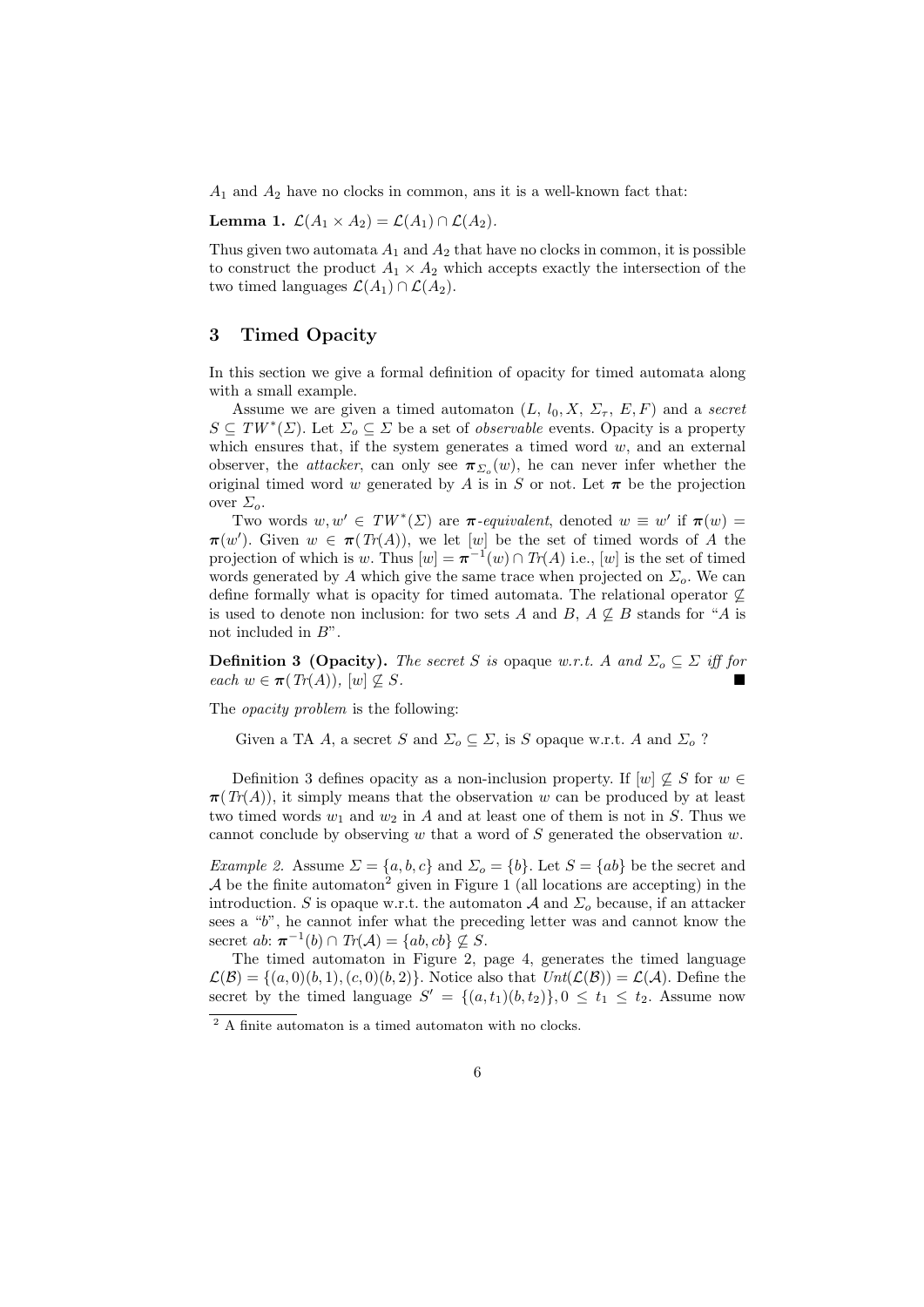that an attacker can measure time with his own clock but can only observe  $\Sigma_o = \{b\}$ . Then S' is not opaque any more w.r.t. B and  $\Sigma_o$ : indeed, if the attacker sees " $b$ " at time 1 he knows an "a" has occurred. Thus there is a timed word  $w = (a,0)(b,1) \in Tr(\mathcal{B})$  s.t.  $\pi_{\Sigma_o}(w) = (b,1) \in \pi_{\Sigma_o}(Tr(\mathcal{B}))$  and  $\pi_{\Sigma_o}^{-1}((b,1)) = \{w\} \subseteq S'$  which contradicts the requirement of Definition 3.  $\diamond$ 

In this sense timed opacity is an interesting generalisation of opacity as it takes into account the time-measuring capabilities of an external attacker which gives him additional observational power. Nevertheless, from an algorithmic viewpoint, timed opacity is hopeless as we will show in the next section.

#### 4 Checking Timed Opacity

In this section we will prove that the simplest versions of the timed opacity problem are undecidable for timed automata.

We first define a version of timed opacity where the secret is a set of states an automaton can be in. Let  $A = (L, l_0, X, \Sigma_{\tau}, E, F)$  be a timed automaton where F is a set of *secret* locations. Let  $\Sigma_o \subseteq \Sigma$  and  $\pi$  be the associated projection. Given a word  $w \in TW^*(\Sigma)$ , we let  $last(w) = \{last(\varrho) | \varrho \in Runs(A) \wedge tr(\varrho) = w\};$  $last(w)$  is the set of states A can be in after reading the timed word w. This extends trivially to sets of traces.

#### 4.1 Checking Location-Based Opacity

We can now define a *location-based* version of timed opacity: Let  $A = (L,$  $l_0, X, \Sigma_{\tau}, E, F$  be a timed automaton with secret locations F.

**Definition 4 (L-Opacity).** F is L-opaque with respect to A and  $\Sigma_o \subseteq \Sigma$  iff for each  $w \in \pi(Tr(A)), \text{ last}([w]) \nsubseteq F.$ 

The *L*-opacity problem asks the following:

Given a TA A, a set of secret states F and  $\Sigma_o \subseteq \Sigma$ , is F L-opaque w.r.t. A and  $\Sigma_o$ ?

A first negative result is easy to prove for L-opacity:

Theorem 1. The L-opacity problem is undecidable for NTA.

Proof. We reduce the *universality problem* for NTA, which is known to be undecidable [4], to the L-opacity problem for NTA.

Let  $A = (L, l_0, X, \Sigma, E, F)$  be a non-deterministic TA, with accepting locations F. The universality problem consists in deciding whether  $\mathcal{L}(A) = TW^*(\Sigma)$ .

First thing we do is to complete A by adding edges from each location, with guard TRUE, and fresh target location  $Bad$  which is not in  $F$ . Then we can assume that  $Tr(A) = TW^*(\Sigma)$ . Note that it does not change  $\mathcal{L}(A)$  as Bad is not accepting.  $\mathcal{L}(A)$  is universal is equivalent to:

$$
\forall w \in TW^*(\Sigma), last(w) \not\subseteq L \setminus F \tag{2}
$$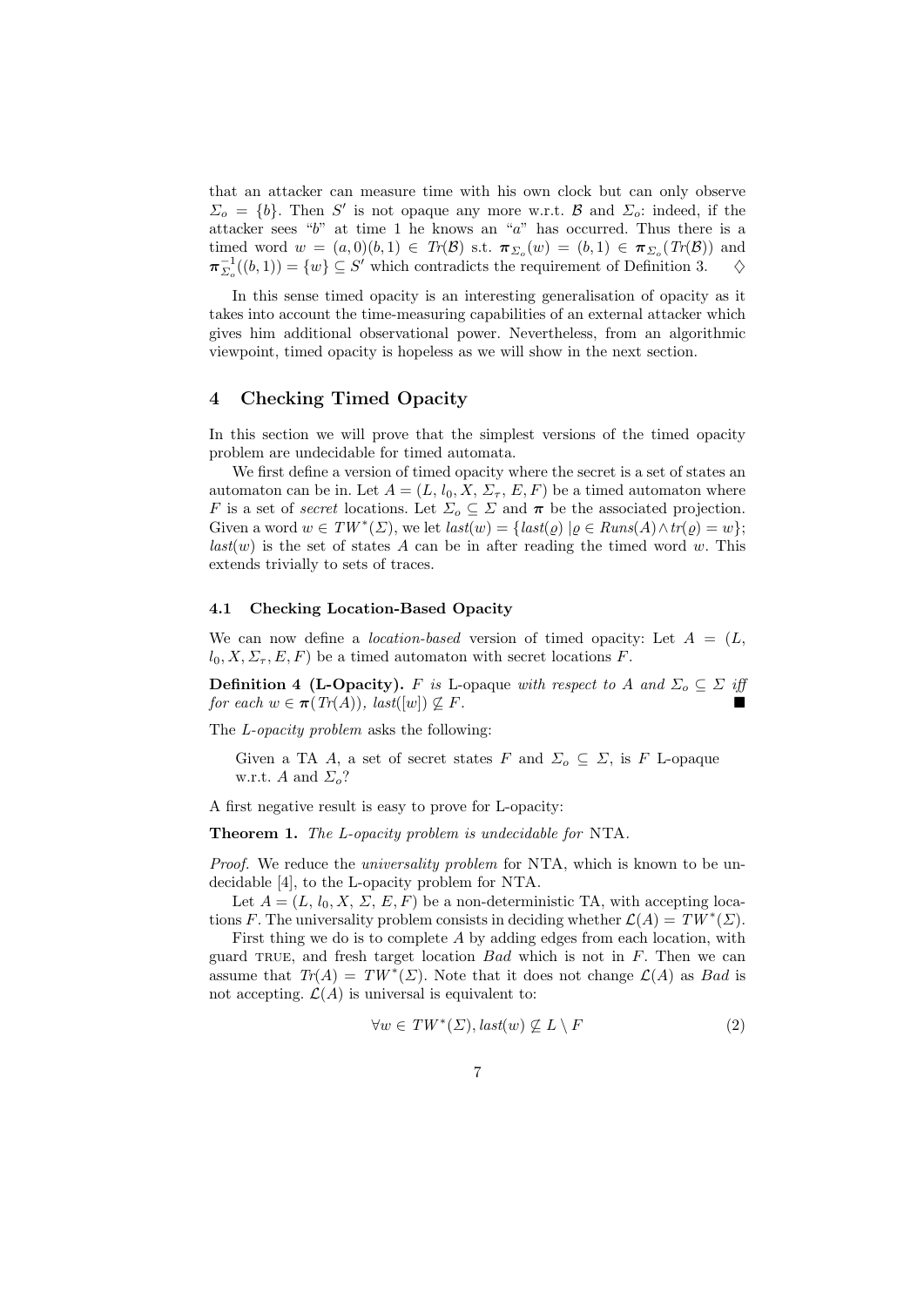Let  $\Sigma_o = \Sigma$ .  $L \setminus F$  is L-opaque w.r.t. A and  $\Sigma$  amounts to:

$$
\forall w \in \pi(Tr(A)), last([w]) \not\subseteq L \setminus F \tag{3}
$$

but as  $\pi(Tr(A)) = Tr(A) = TW^*(\Sigma)$  and  $[w] = w$  (no  $\tau$ -edges), equation (2) is equivalent to equation (3). As universality is undecidable for NTA, the result follows. ⊓⊔

Because  $\tau$ NTA includes NTA, it follows that the L-opacity problem is also undecidable for  $\tau$ NTA. To prove the previous result we did not need to take any particular strict subset of  $\Sigma$ . It turns out that, using this possibility to make the observable alphabet vary, we can prove that the L-opacity problem is also undecidable for DTA.

#### Theorem 2. The L-opacity problem is undecidable for DTA.

*Proof.* Let  $A = (L, l_0, X, \Sigma_\tau, E, F)$  be a  $\tau$ NTA. We show that F is L-opaque w.r.t. A and  $\Sigma$  if and only if F is L-opaque w.r.t. A' and  $\Sigma$ , where A' is a DTA. Assume the only non-determinism in  $A$  is on the  $\tau$ -edges, i.e.,  $A$  is deterministic for all the other actions in  $\Sigma$ . Then A has a finite number, say n, of  $\tau$ -edges. Let  $\{a_1, a_2, \dots, a_n\}$  be fresh letters not in  $\Sigma$ . Order the  $\tau$ -edges and replace the  $\tau$ action in  $\tau$ -edge k by  $a_k$ . This gives a DTA A' on the alphabet  $\Sigma \cup \{a_1, \dots, a_n\}$ . It is easy to see that F is L-opaque w.r.t. A and  $\Sigma$  if and only if F is L-opaque w.r.t.  $A'$  and  $\Sigma$ .

We now restrict our attention to ERA. It turns out that the L-opacity problem is also undecidable for ERA:

Theorem 3. The L-opacity problem is undecidable for ERA.

Proof. We reduce the L-opacity problem for DTA to an opacity problem on ERA. Let  $A = (L, l_0, X, \Sigma, E, F)$  be a DTA. We let  $\Sigma(X) = \{r_x, x \in X\}$  be a set of actions corresponding to each clock x in X. Also we define  $X_a = \{x_a, a \in$  $\Sigma$ } to be a new set of clocks associated with actions in  $\Sigma$ .

Let  $(\ell, g, a, R, \ell')$  be an edge from E with  $R = \{x_1, \dots, x_k\}$ . Consider the sequence of edges given in Figure 3. In this sequence, we reset the first clock  $(x_a$ does not appear in any guard of A)  $x_a$  and then use it to enforce the reset of the clocks in R within 0 time units. The set  $R_i$  is given by  $\{x_i, \dots, x_k\}$ . The sequence of transition given on Figure 3 fires only if  $g$  is satisfied (and the new clocks in  $X_a$  are not constraining q) and then resets the clocks in R without any time elapsing. Thus when  $\ell'$  is reached, the values of the clocks in X have the same values as the ones they would have if firing  $(\ell, g, a, R, \ell').$ 

For an edge  $e \in E$ , denote  $\kappa(e)$  the associated set of edges as given in Figure 3. Let  $A' = (L \cup L', l_0, X \cup X_a, \Sigma \cup \Sigma(X), E', F)$  be the TA with  $L' = L \times 2^X$  and E' comprises of all the edges  $\kappa(e)$ ,  $e \in E$ .

First  $A'$  is an ERA. Second F is opaque w.r.t. A and  $\Sigma$  if and only if F is opaque w.r.t. A′ and  $\Sigma$ . This completes the proof. □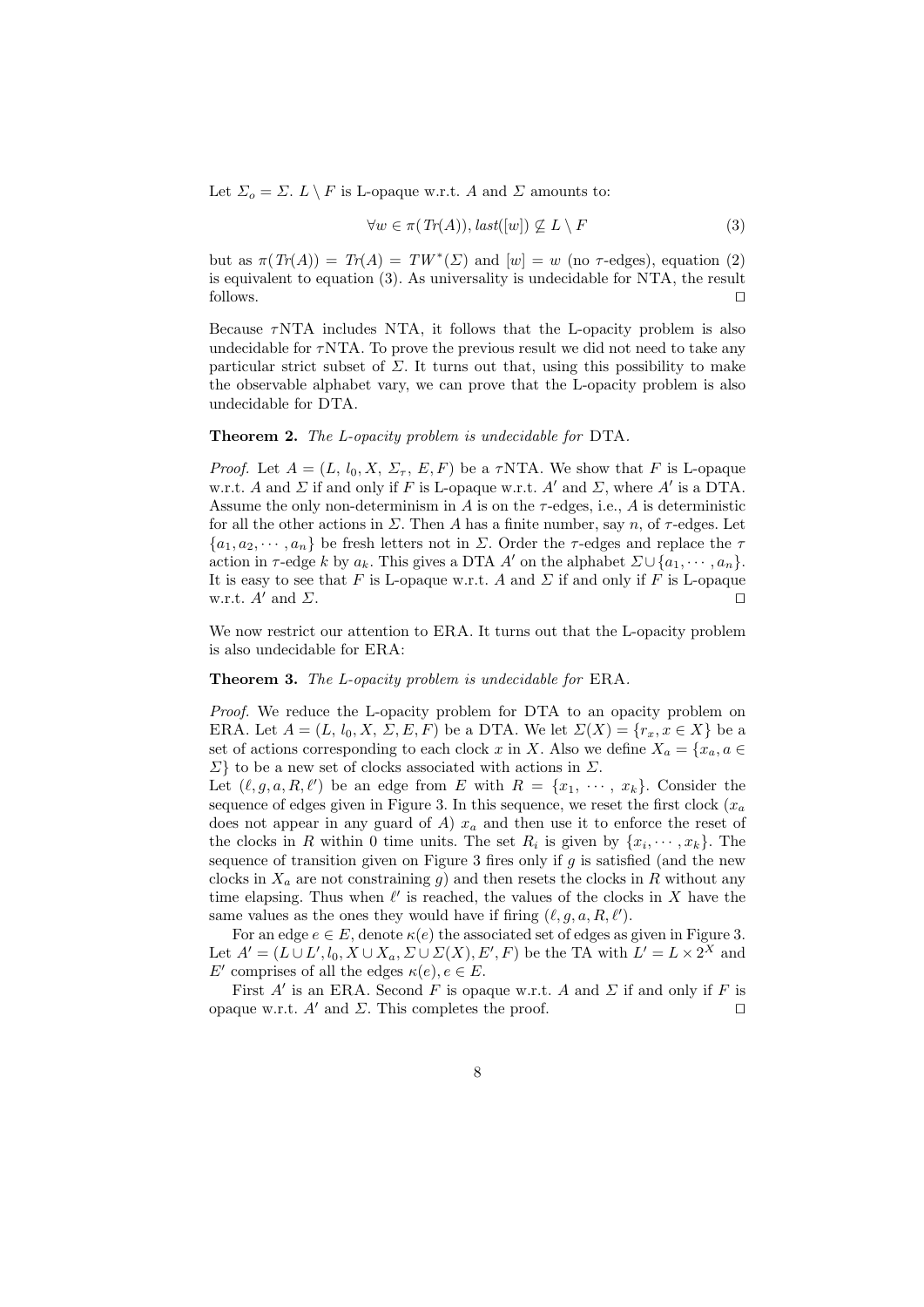

Fig. 3. Widget  $\kappa(e)$  for Encoding DTA L-Opacity into ERA L-Opacity

#### 4.2 Checking Opacity

The initial version of opacity of Definition 3 can be reduced to L-opacity for secret languages S generated by deterministic timed automata, even ERA. This opacity problem has two parameters: the model of the system and the secret language. It follows that:

Theorem 4. The opacity problem is undecidable for systems given by ERA and secrets given by ERA.

*Proof.* We reduce opacity to L-opacity. Let  $A = (L, l_0, X, \Sigma, E, L)$  be an ERA and  $\Sigma_o \subseteq \Sigma$ . Assume the secret language  $S \subseteq \mathcal{L}(A)$  is given by an ERA  $A_S =$  $(L_S, l_0^S, X_S, \Sigma, E_S, F_S)$ . Define the product  $A \times A_S$  and remind that the final locations are  $F \times F_S$ . Notice that the product of two ERAs is an ERA. By definition of  $A \times A_S$ , and Lemma 1,  $\mathcal{L}(A \times A_S) = \mathcal{L}(A) \cap \mathcal{L}(A_S) = \mathcal{L}(A) \cap S$ .

Consequently  $w \in \mathcal{L}(A \times A_S)$  if and only if  $w \in Tr(A) \cap S$ . Thus  $last([w]) \nsubseteq$  $F \times F_S$  if and only if  $[w] \not\subseteq S$ . This completes the proof. □

Remark 1. In the untimed case, for finite transition system, non-interference can be reduced to an opacity problem [2]. It should not be difficult to extend the reduction to timed automata. Thus it is not so surprising that opacity is undecidable for NTA because checking non-interference for NTA is undecidable [6].

What is surprising is that this result holds for very restrictive classes of timed automata like ERA, which usually have very nice closure and decidability properties [10].  $\diamondsuit$ 

#### 5 Conclusion

In this paper we have addressed the opacity problem for timed systems. It turns out that the opacity problem is undecidable for the very restrictive class of ERA. Notice that our result carries over to other reasonable models of dense-time systems like Time Petri Nets (TPN), because TPN and  $\tau$ NTA are equivalent w.r.t. timed language acceptance [11].

Our result is based on the undecidability of universality for NTA operating in dense-time. Considering a time domain like N (not dense) may render the opacity problem tractable.